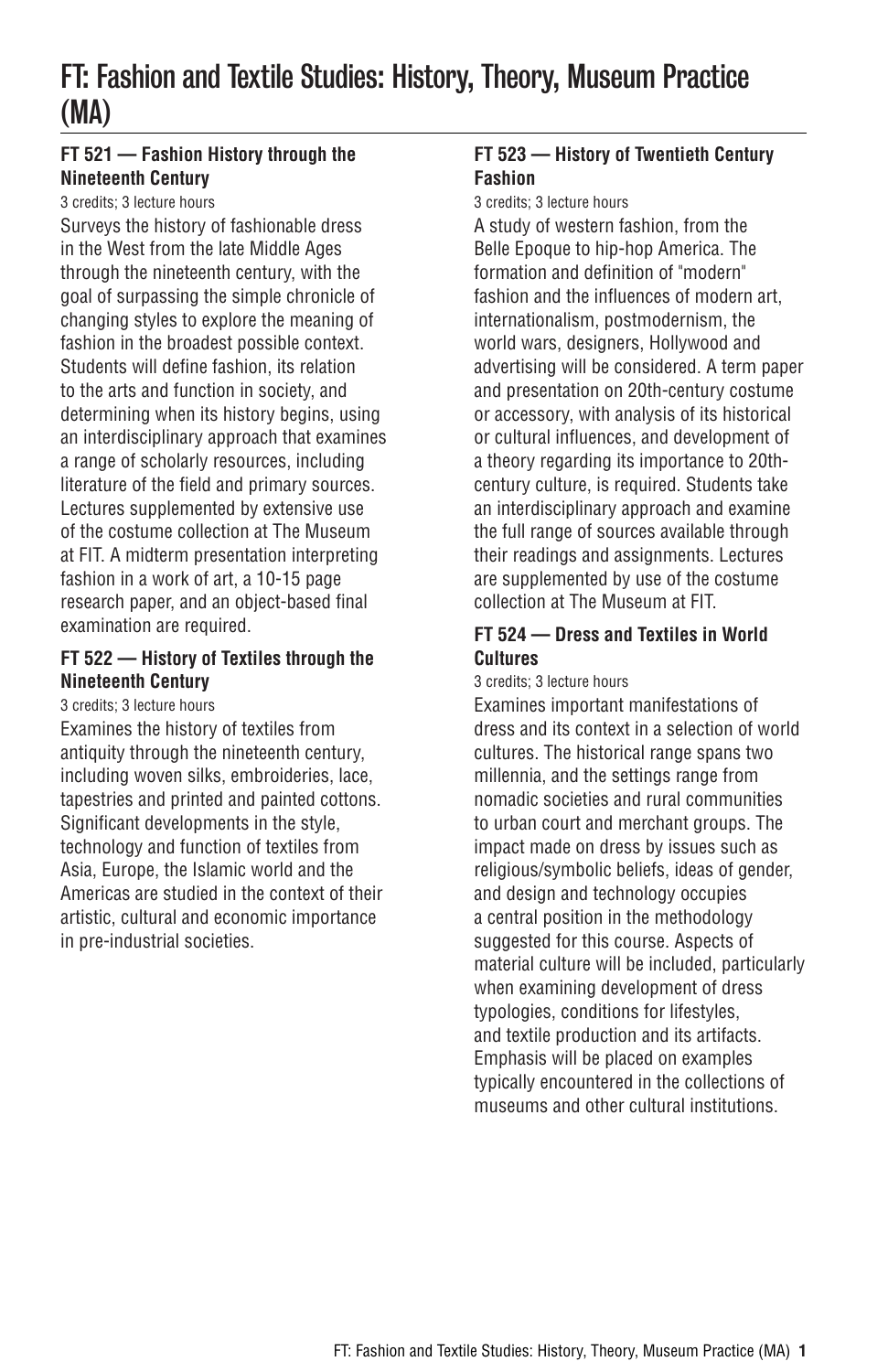#### **FT 541 — Proseminar: Critical Writing, Research Techniques, and Documentation Methods**

#### 1 credit; 1 lecture hour

In this course students encounter the resources available for fashion and textile studies at FIT, in New York City and online, and learn to use them through a series of interrelated research and writing assignments designed to build the skills of scholarly practice in a multidisciplinary field.

#### **FT 551 — Collection Management Skills**

3 credits; 2 lecture and 2 lab hours

Covers all aspects of the handling practices and storage techniques for the proper management of textile and costume collections. Assessment and planning, archival material choices, environmental control, lighting, making custom-built supports and boxes, packing and shipping, risk evaluation, crisis control, and current collections management software systems used in institutions will be investigated. Corequisite(s): FT 541.

## **FT 552 — Museum Theory and Practices**

3 credits; 2 lecture and 2 lab hours

This course is a curatorial workshop where students create virtual exhibitions, conceive of a theme, select objects and write all accompanying texts. They engage in peer and professional critiques of their projects. Through readings and discussions they examine museums as cultural institutions, considering issues that influence curatorial practices. During the final weeks student teams create proposals for the following year's Fashion and Textile Studies exhibition at the Museum at FIT.

Prerequisite(s): FT 541.

## **FT 561 — Fiber and Fabric: Identification and Analysis**

3 credits; 2 lecture and 2 lab hours Investigates the components and structures of textiles examining polymers, fibers, yarns, and weave structures. The chemical and physical nature of individual fiber types is studied at the polymer level; methods for fiber identification are introduced. Students will become familiar with the polarizing light microscope and photomicroscopy. Examination of all standard fabrics as generic structures and as specific/ vernacular-technique materials. Particular emphasis on technical and analytical skills, and descriptive vocabularies for application in labs, cataloguing assignments and exams. The historic framework and interaction between the requirements of technology and design are also included. Students will be expected to perform professional identifications of fibers and textiles from the Fashion and Textiles Study Collection.

## **FT 562 — Conservation Practices: Theory and Technique**

3 credits; 2 lecture and 2 lab hours Provides both the scientific foundation and the basic technical skills useful in designing and carrying out preservation plans for collections management, and simple conservation treatments for historic textiles, costumes, and accessory materials. Building upon their prerequisite documentation and handling skills, students are taught to recognize signs of deterioration and design basic preventive conservation procedures. Includes documentation, vacuuming, realignment, rolling/folding, stitching (for both repair and mounting), wet and dry cleaning, dye-tomatch techniques, and the identification and understanding of problematic materials. Using objects from the Graduate Studies collection, students are asked to perform and document simple treatments and handling procedures in a standardized and professional manner.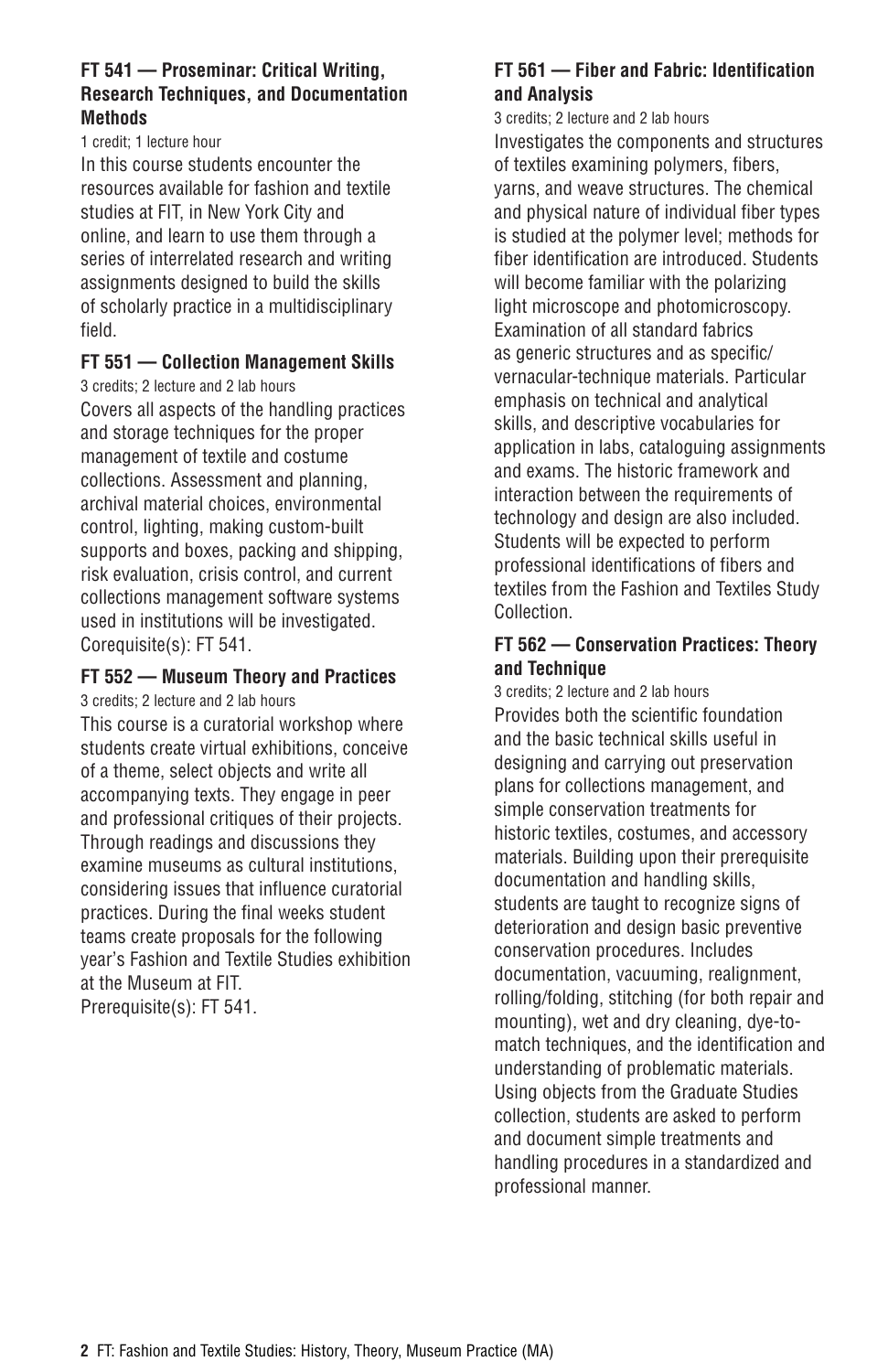#### **FT 620 — Fashion Theory I: Art Historical and Social Theories of Fashion**

3 credits; 3 lecture hours

This course introduces students to fashion theory and to related critical approaches to the study of textiles and dress. They read and discuss the foundational authors of fashion theory drawn from various disciplines, and through papers presented in class, explore ways to test and apply these theories in the analysis of historical and contemporary fashion. Prerequisite(s): FT 541.

## **FT 623 — Contemporary Fashion: Research and Criticism**

3 credits; 3 lecture hours

In this course students research and study fashion from circa 1990 to the present, with the goal of writing insightful fashion criticism. Through readings, discussions, writing assignments based upon historical and visual research, and critiques, they characterize fashion on the world's runways and streets, and assess the environmental and social impacts of the fashion industry.

#### **FT 624 — History of Fashion Journalism and Visual Media**

3 credits; 3 lecture hours

This course covers the history of fashion journalism, including illustration and photography, from its origins in the Renaissance to the contemporary fashion media, concentrating on the most influential writers, artists and photographers from the mid-nineteenth through the twentieth centuries.

## **FT 625 — History of American Men's Wear**

3 credits; 3 lecture hours

Explores the history of men's clothing and fashion from the seventeenth to the twentieth centuries. Traces the development of the modern suit with reference to its European roots, the influence of world cultures and the impact of media on it, as well as its relationship to women's dress. Includes illustrated lectures of garments and sample books in the costume and textile collections of the Museum at FIT, the Costume Institute, and Special Collections of the Gladys Marcus Library.

#### **FT 626 — Modern Textiles: Designers, Makers, and Markets**

#### 3 credits; 3 lecture hours

Investigates contextual relationships of textiles in terms of their creation, marketing, and reception. Includes structural and stylistic analysis, as well as biographical research. Historical and contemporary textiles are examined and a methodology of analysis and documentation that specifically includes interdisciplinary approaches is developed. The rapid, global, technological advances of the twentieth century are given particular attention as they pertain to traditional, industrial, and contemporary textile practices.

#### **FT 631 — Special Topics**

0 credits; 0 lecture hours

An advanced, third-semester research seminar focusing on a topic of special interest or import to the field of fashion or textile studies. Requires original research leading to a meaningful outcome, such as publication in a professional-level magazine, journal. Use of the collections of The Museum at FIT and the Special Collections of the Gladys Marcus Library is strongly encouraged. The process of selecting an appropriate publication target will be discussed. Topics can range from focused studies of a specific historical periods, designers, fashion trends, regional areas, types of accessories, or specific influences, to themes including the history of fashion photography, the history of fashion theory, examinations of cultural and consumer studies, material culture, or related decorative arts. Term paper required.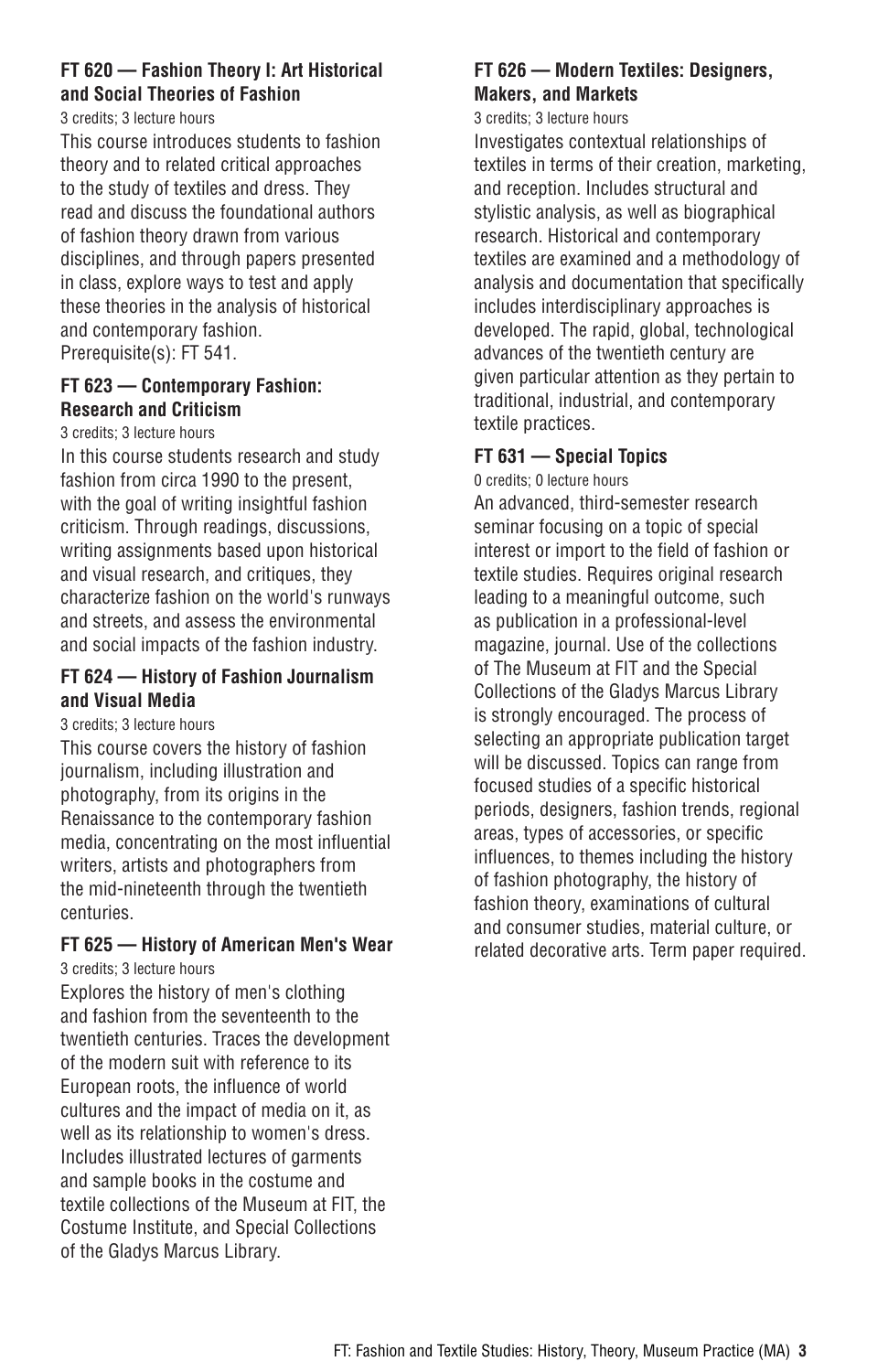## **FT 631A — Special Topics: A Study of Surface Embellishments**

3 credits; 3 lecture hours

## **FT 631B — Special Topics: Contemporary Fashion; Research and Criticism**

3 credits; 3 lecture hours

This course is a research and writing seminar focusing on contemporary fashion, defined as circa 1990 to the present, with the goals of studying it in historical perspective and writing insightful fashion criticism. Through readings and research participants will attempt to characterize fashion on the world's runways and streets, identifying key practitioners and subcultural styles and addressing important issues such as the environmental and social impact of the fashion industry. All of the research will be presented in class and assignments submitted on the course management system.

#### **FT 631C — Special Topics: Scientific Research and Readings in Conservation** 3 credits; 3 lecture hours

## **FT 631D — Overview of Modern Tapestries: Literature, Techniques, and Conservation methods**

3 credits; 3 lecture hours

This course is a reading/research seminar. While the subject to be investigated will change from year to year, the goals of the course remain constant. An advanced seminar in the students' 4th term should present a significant challenge and require original research that leads to a meaningful outcome, such as would be expected for research needed for a professional level conservation journal or professional proceedings publication. Research skills for a conservation based investigation are different than that for an art historical study. This course will focus on the special research skills and conservation resources needed to compile appropriate references for publication of a paper or creation of an original poster concerned with modern tapestry. Areas of investigation will include but not be limited to such topics as a study of the chemistry of materials used, the physical breakdown pathway typical of tapestry woven art, a historical compilation of treatment choices, special techniques used in the creation of modern tapestry, and appropriate conservation methods. An annotated bibliography as well as several presentations will be expected.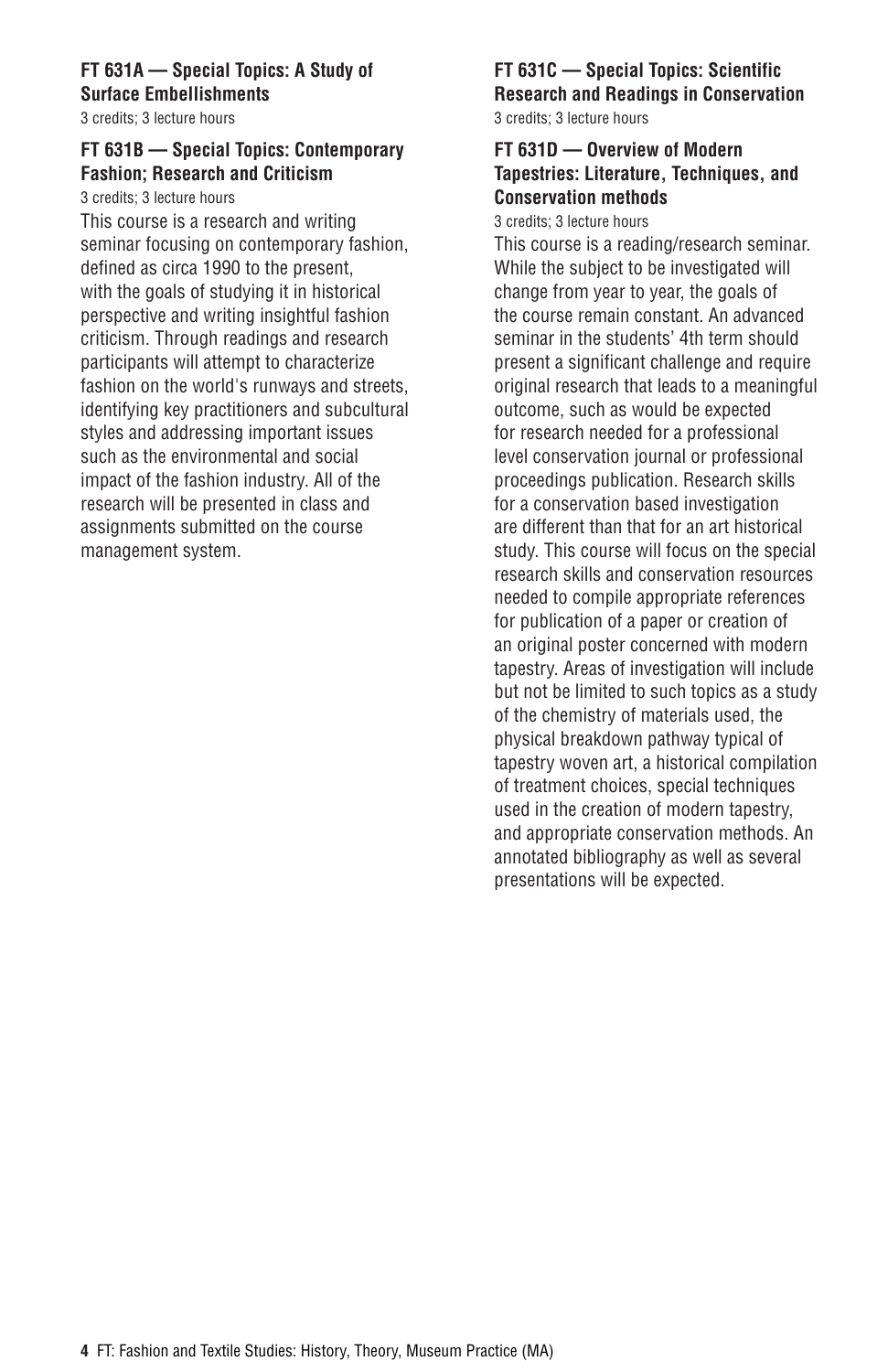## **FT 632 — Advanced Curatorial: Acquisitions Theory and Practice**

3 credits; 3 lecture hours

Studies the role of the curator in the acquisition process and develops written and analytical skills used in the assessment and documentation of acquisitions and their use in exhibitions. Covers standard collecting processes, including identifying areas of weakness in a collection; working with a budget; identifying legitimate sources for purchases; collegial collaboration on purchases; the role of the conservator in researching objects for purchase; funding sources; and proposing, describing, and presenting an object to your department chief and/or director. Emphasizes visual analysis of objects and trains students to pick out key characteristics, identifiers, and flaws at a fast pace. Composition of catalog entries and written acquisition rationales covered. The end of the course focuses on developing exhibitions around specific collections.

## **FT 633 — Advanced Theory: Symposium Seminar**

3 credits; 3 lecture hours

Research seminar focusing on a selected topic of interest within the field of fashion or textile studies culminating in the annual Fashion and Textile Studies Symposium. Subject will change from year to year. Topics present a significant academic challenge and require original research and theoretical framework that leads to a substantial outcome, such as would be expected at a professional academic conference or symposium. Prerequisite(s): FT 541.

#### **FT 634 — Advanced Curatorial: Historic Interiors**

#### 3 credits; 3 lecture hours

In this course, students broaden their understanding of the key European and American decorative arts from the seventeenth through to the early twentieth century. They study decorative art objects and textiles found in American public collections. Material culture, geography, and trade are addressed. Professional museum interpretation and care of objects within historic interiors is covered.

#### **FT 653 — Costume and Textile Mounting Skills**

3 credits; 2 lecture and 2 lab hours Examines the issues and provides practical experience in the preparation and mounting of dress items, accessories, and flat textiles for exhibition. Skills include sketching, historical research, analysis of apparel structure, draping techniques, customizing of mannequins to accommodate historic style and size variations, and specialized supports. Construction of special strainers, tubular supports, press-mounts, and a variety of stitch-supported hanging techniques covered. All assignments include use of standard professional documentation and photography. Includes general introduction to garment construction though lectures and use of both the Fashion and Textiles Study Collection and The Museum at FIT.

#### **FT 654 — Exhibition: Planning and Interpretation**

3 credits; 1 lecture and 4 lab hours In this course students plan an exhibition at the Museum at FIT and gain a deeper understanding of curatorial practice and the responsibilities of exhibition design and public outreach in a museum setting. Working in teams, they refine the thesis of the exhibition and execute each stage of the process.

Prerequisite(s): FT 541 and FT 552.

#### **FT 655 — Exhibition: Practicum**

3 credits; 1 lecture and 4 lab hours Using the exhibition theme selected in FT 654, students make the final selection of objects, prepare the narrative materials, create a publicity plan, design and participate in the installation, and evaluate the educational program. Outside experts are invited to assist the students as appropriate. This course is taken on a Pass/ Fail basis.